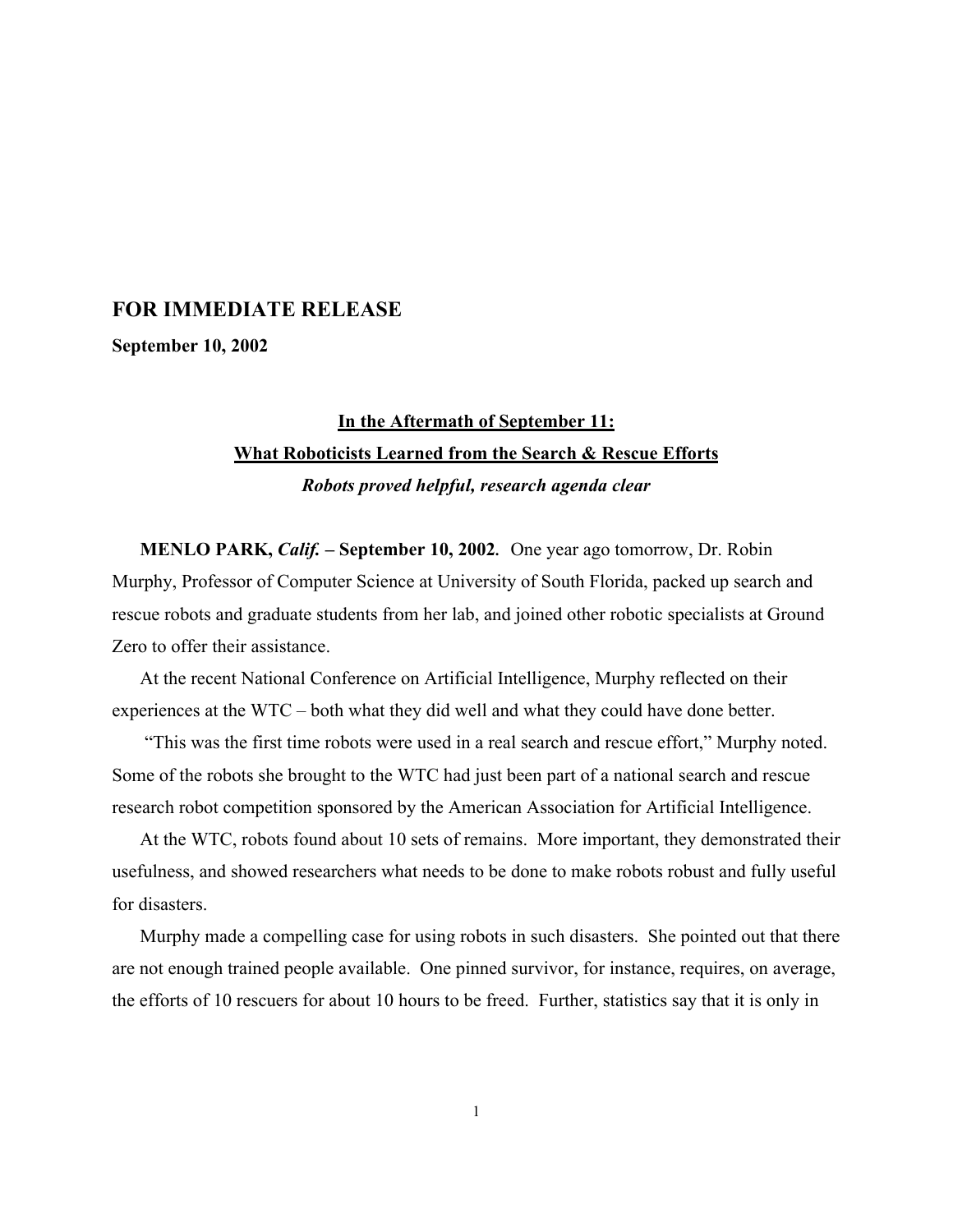the first 48 hours that survivors will be rescued, after which most victims have perished. Using robots can minimize the number of personnel on site, and reduce the fatigue and errors.

While dogs are often of great assistance in search and rescue operations, at the WTC they were hampered by rain on the second day, which limited their sense of smell to only 0.3 meters. Because there was no air, they couldn't go more than 18 inches into the rubble, when the shells of survival were thought to be 100 feet.

## **Work to do**

During her talk, Murphy outlined her vision of robust search and rescue robots for the future. She sees mobile robots as scouts able to navigate, adapt and perceive. Some will be "manpackable" – humans can pack them into the disaster zone in one to two backpacks. Some will be "man-portable," meaning they can be carried in a regular vehicle without a trailer. Still others will be so small that they can fit into small subhuman confines, able to tell their orientation as they snake through open spaces in rubble.

 "Tethers" — cables that provide power, communication between the robot and human operator outside the rubble, and a lifeline — will be largely a thing of the past, according to Murphy. In addition, wireless communications also need more work. A robot was lost and died in place at WTC when its wireless antennas shorted across some rebar and communications were lost. Robots need intelligence to identify such problems, free themselves, and resume working with human operators to cooperatively seek and identify victims, she notes.

Murphy hopes to see the day within ten years when robots and computers will work with humans, not only going where no human should go, but also assisting with the cognitive tasks of sorting through the images beamed back by the robots. Human relief workers have great difficulty understanding what they see in images of rubble and in mapping where it is. Their acuity is impaired by the physical conditions of the site, and exacerbated by the fatigue of long shifts and fitful rests. Robots and computers, by contrast, are not compromised in the same ways.

2